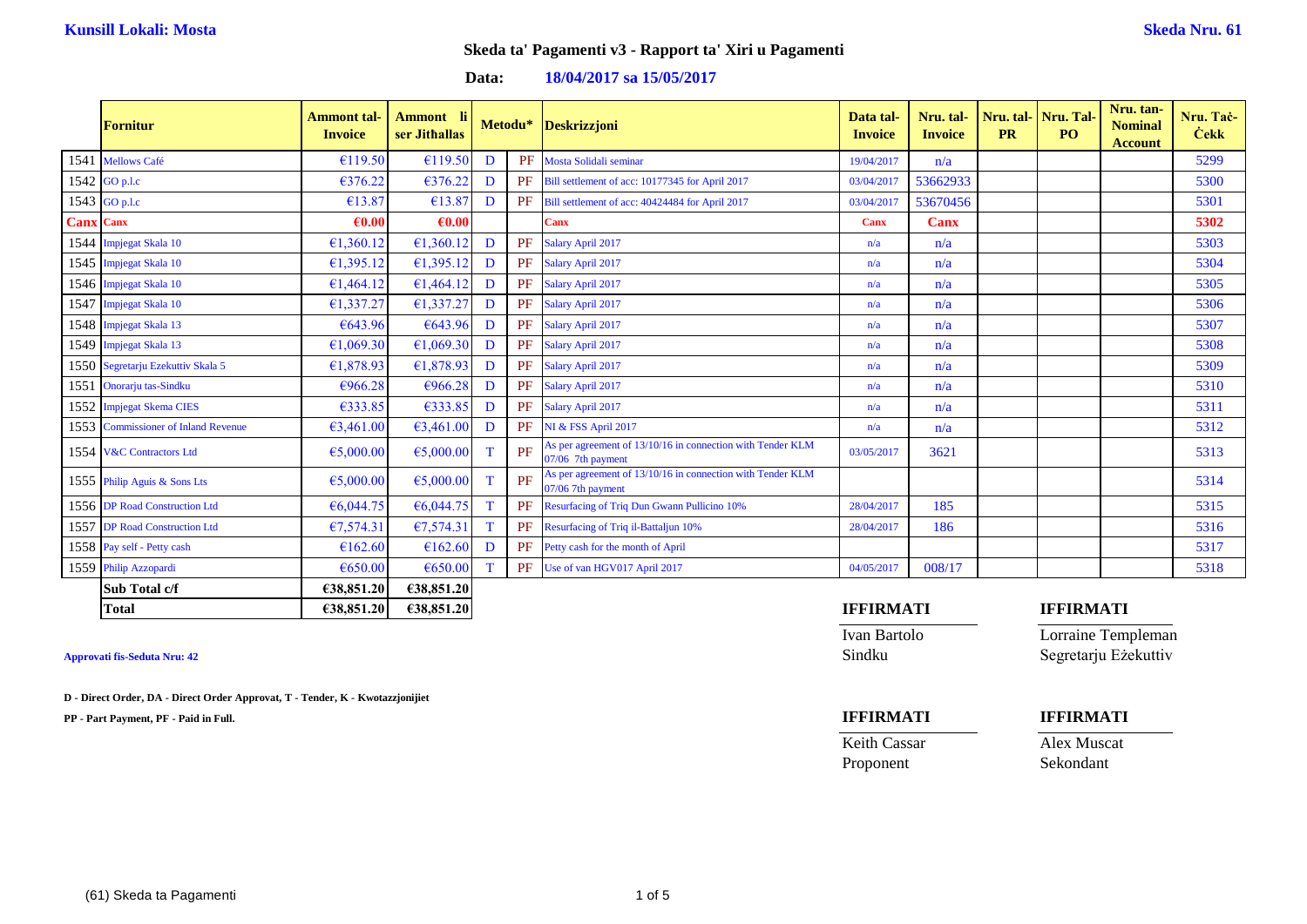### **Data: 18/04/2017 sa 15/05/2017**

|      | <b>Fornitur</b>                                           | <b>Ammont</b> tal-<br><b>Invoice</b> | Ammont li<br>ser Jithallas |    | Metodu*   | <b>Deskrizzjoni</b>                                                                           | Data tal-<br><b>Invoice</b> | Nru. tal-<br><b>Invoice</b> | <b>PR</b> | Nru. tal-Nru. Tal<br>PO. | Nru. tan-<br><b>Nominal</b><br><b>Account</b> | Nru. Tac-<br><b>Čekk</b> |
|------|-----------------------------------------------------------|--------------------------------------|----------------------------|----|-----------|-----------------------------------------------------------------------------------------------|-----------------------------|-----------------------------|-----------|--------------------------|-----------------------------------------------|--------------------------|
| 1560 | Philip Azzopardi                                          | €1,876.58                            | €1,876.58                  |    | PF        | Maintenance hand / Messenger April 2017                                                       | 04/05/2017                  | 009/17                      |           |                          |                                               | 5319                     |
| 1561 | Philip Azzopardi                                          | €901.18                              | €901.18                    | T  | PF        | Payment for time in Lieu accumulated (Final)                                                  | 04/05/2017                  | 010/17                      |           |                          |                                               | 5320                     |
| 1562 | <b>ARMS</b> Ltd                                           | €21.95                               | €21.95                     | D  | PF        | Bill settlement acc: no. 411000062031                                                         | 30/04/2017                  | 23890809                    |           |                          |                                               | 5321                     |
| 1563 | <b>ARMS Ltd</b>                                           | €234.17                              | €234.17                    | D  | <b>PF</b> | Bill settlement acc: no. 101000126074                                                         | 30/04/2017                  | 23890820                    |           |                          |                                               | 5322                     |
| 1564 | <b>ARMS</b> Ltd                                           | €77.02                               | €77.02                     | D  | PF        | Bill settlement acc: no. 101000205857                                                         | 30/04/2017                  | 23890808                    |           |                          |                                               | 5323                     |
|      | 1565 GO plc                                               | €17.67                               | €17.67                     | D  | <b>PF</b> | Bill settlement acc: no. 50310665 May 2017                                                    | 03/05/2017                  | 54090267                    |           |                          |                                               | 5324                     |
| 1566 | <b>Adrian Dimech (Electrical Engineering</b><br>Services) | €340.00                              | €340.00                    | D  | PF        | Risk assessments in Mosta Youth Empowerment Center & Mosta<br><b>Local Council</b>            | 23/03/2017                  | 3                           |           | 1313 & 132               | 3090                                          | 5325                     |
|      | 1567 AMAC Ltd.                                            | €283.20                              | €283.20                    | D  | <b>PF</b> | Hiring of PA system 21/4/2017                                                                 | 24/04/2017                  | 493                         |           | 1334                     | 3360                                          | 5326                     |
|      | 1568 Andrew Galea                                         | €413.00                              | €413.00                    | D  | <b>PF</b> | <b>Cleaning of Patri Avertan Fenech bust</b>                                                  | 06/04/2017                  | 001/2017                    |           | 1336                     | 3050                                          | 5327                     |
|      | 1569 Anna Maria Grech                                     | €500.50                              | €962.00                    |    | <b>PF</b> | <b>Youth Work Services March 2017</b>                                                         | 01/04/2017                  | <b>Mosta LC</b><br>03/17    |           |                          | 3365                                          | 5328                     |
|      | 1570 Anna Maria Grech                                     | €461.50                              |                            |    | PF        | Youth Work Services April 2017                                                                | 1/05/2017                   | <b>Mosta LC</b><br>04/17    |           |                          | 3365                                          | 5328                     |
|      | 1571 Anton Zarb (Cast Iron Products)                      | €503.23                              | €503.23                    | D  | PF        | Cast iron manhole cover & bollards                                                            | 20/03/2017                  | AZ 30-17                    |           | 1321                     | 2310/003                                      | 5329                     |
|      | 1572 Bad Boy Cleaning Services Ltd                        | €283.20                              | €283.20                    | D  | <b>PF</b> | General cleaning to MLC administration offices                                                | 24/04/2017                  | 70048                       |           | 1333                     | 3055                                          | 5330                     |
|      | 1573 Carabott Florist                                     | €41.30                               | €123.90                    | D  | PF        | Wreath with arrangment for the 23/3/2017                                                      | 29/03/2017                  | 3                           |           | 1322                     | 3360                                          | 5331                     |
|      | 1574 Carabott Florist                                     | €41.30                               |                            | D  | <b>PF</b> | Wreath with arrangment for the 10/4/2017                                                      | 10/04/2017                  | 5                           |           | 1327                     | 3360                                          | 5331                     |
|      | 1575 Carabott Florist                                     | €41.30                               |                            | D  | <b>PF</b> | Wreath with arrangment for the 21/4/2017                                                      | 21/04/2017                  | $\overline{7}$              |           | 1327                     | 3360                                          | 5331                     |
|      | 1576 Correct Termination Ltd                              | €1,209.50                            | £1,209.50                  | D  | PF        | Maintenance & provision of Streaming for the 4th year of contract<br>May 2017 till April 2018 | 10/04/2017                  | <b>CTL17041</b>             |           |                          | 3110                                          | 5332                     |
|      | 1577 Daniel Galea                                         | €1,174.75                            | €1,174.75                  | T  | PF        | Accounting services January till March 2017                                                   | 07/05/2017                  | <b>INV/ML/DG</b><br>124     |           |                          | 3160                                          | 5333                     |
|      | 1578 Design & Technical Resources Ltd                     | €153.18                              | €153.18                    | T. | PF        | Professional fees covering measurments of patching works (Bill 18)                            | 27/04/2017                  | DG/20 1704<br>111           |           |                          | 3130                                          | 5334                     |
|      | Sub Total c/f                                             | €8,574.53                            | €8,574.53                  |    |           |                                                                                               |                             |                             |           |                          |                                               |                          |
|      | Sub Total b/f                                             | 638,851.20                           | €38,851.20                 |    |           |                                                                                               |                             |                             |           |                          |                                               |                          |

**D - Direct Order, DA - Direct Order Approvat, T - Tender, K - Kwotazzjonijiet**

**PP - Part Payment, PF - Paid in Full. IFFIRMATI IFFIRMATI**

### **Total €47,425.73 €47,425.73 IFFIRMATI IFFIRMATI**

# Ivan Bartolo Lorraine Templeman

**Approvati fis-Seduta Nru: 42** Sindku Segretarju Eżekuttiv

Proponent Sekondant

Keith Cassar Alex Muscat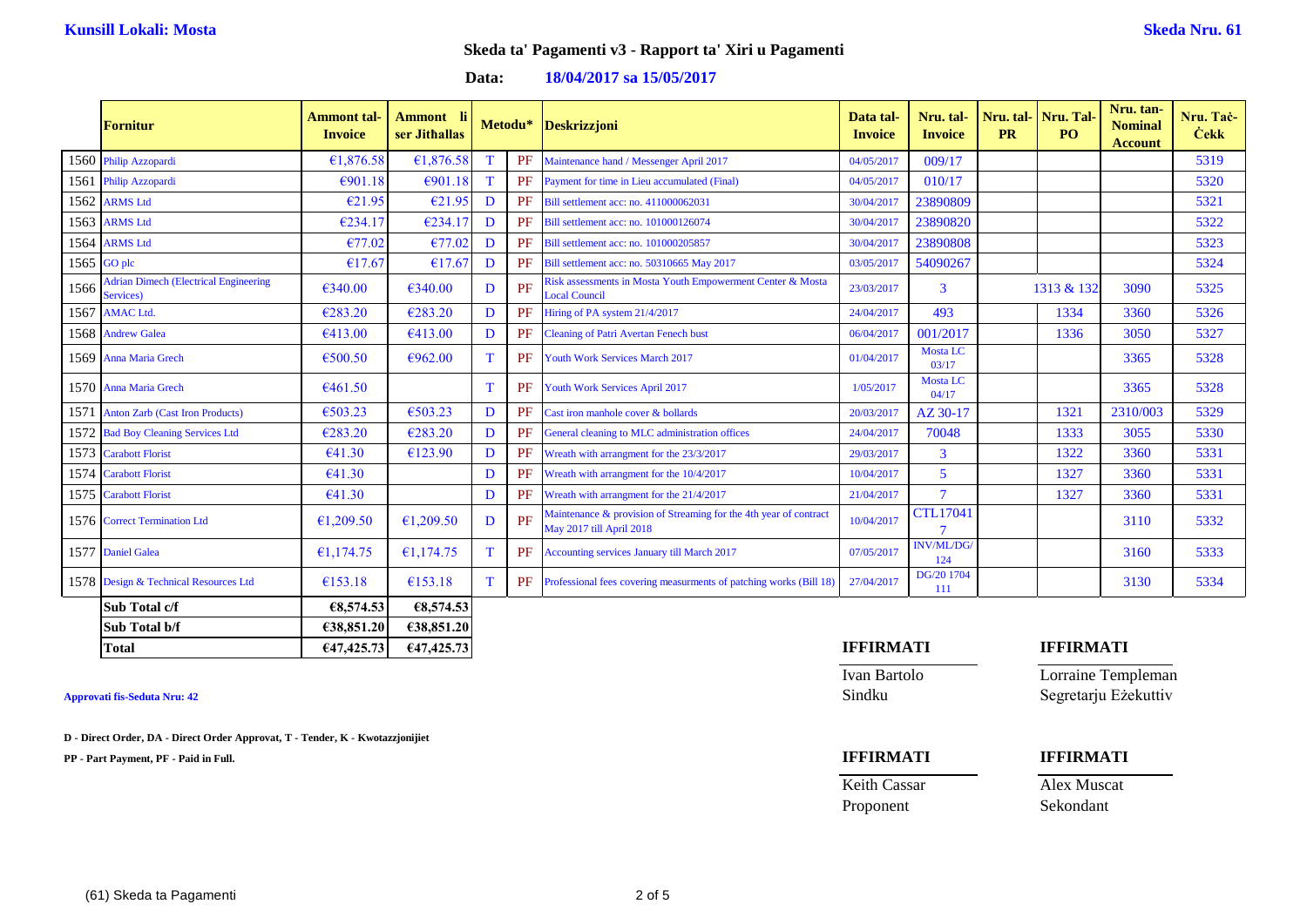### **Data: 18/04/2017 sa 15/05/2017**

|           | <b>Fornitur</b>                              | <b>Ammont</b> tal-<br><b>Invoice</b> | <b>Ammont</b><br>ser Jithallas |   | Metodu*   | <b>Deskrizzjoni</b>                                                       | Data tal-<br><b>Invoice</b> | Nru. tal-<br><b>Invoice</b> | <b>PR</b>    | Nru. tal- Nru. Tal-<br>PO <sub>1</sub> | Nru. tan-<br><b>Nominal</b><br><b>Account</b> | Nru. Tac-<br><b>Cekk</b> |
|-----------|----------------------------------------------|--------------------------------------|--------------------------------|---|-----------|---------------------------------------------------------------------------|-----------------------------|-----------------------------|--------------|----------------------------------------|-----------------------------------------------|--------------------------|
|           | 1579 Ell's Urban Services Ltd.               | €1,925.96                            | €6,698.31                      |   | PF        | Patching in Triq il-Pont/Zakak road humps Triq il-Htajriet                | 17/04/2017                  | <b>Bill 18</b>              | WO10/22-2017 |                                        |                                               | 5335                     |
|           | 1580 Ell's Urban Services Ltd.               | €648.60                              |                                |   | PF        | Patching in Triq id-Disgha ta' April                                      | 17/04/2017                  | <b>Bill 18</b>              | WO15-2017    |                                        |                                               | 5335                     |
|           | 1581 Ell's Urban Services Ltd.               | €848.42                              |                                |   | PF        | Patching in Triq il-Ghasel                                                | 17/04/2017                  | <b>Bill 18</b>              | WO18-2017    |                                        |                                               | 5335                     |
|           | 1582 Ell's Urban Services Ltd.               | €566.49                              |                                |   | <b>PF</b> | Patching in Triq it-Tabib Chetcuti                                        | 17/04/2017                  | <b>Bill 18</b>              |              | WO5-2017                               |                                               | 5335                     |
|           | 1583 Ell's Urban Services Ltd.               | €640.13                              |                                |   | <b>PF</b> | Patching in Triq il-Parjan                                                | 17/04/2017                  | <b>Bill 18</b>              |              | WO5-2017                               |                                               | 5335                     |
|           | 1584 Ell's Urban Services Ltd.               | €765.11                              |                                |   | <b>PF</b> | Patching in Triq Don Alvaro de Sande                                      | 17/04/2017                  | <b>Bill 18</b>              |              | WO5-2017                               |                                               | 5335                     |
|           | 1585 Ell's Urban Services Ltd.               | €1,303.60                            |                                |   | PF        | Patching in Triq il-Farinal                                               | 17/04/2017                  | <b>Bill 18</b>              |              | WO18-2017                              |                                               | 5335                     |
|           | 1586 Environmental Landscapes Consortium Ltd | €3,380.83                            | €1,126.95                      | T | <b>PP</b> | Cleaning & Maintenance of Parks, Gardens & soft areas December<br>2015(1) | 31/12/2015                  | 15002                       |              |                                        |                                               | 5336                     |
| 1587 IDPC |                                              | €23.29                               | €23.29                         | D | PF        | Notification fee 2016 / 2017                                              | 13/04/2017                  | 6055                        |              |                                        | 2630                                          | 5337                     |
|           | 1588 Jacob Portelli                          | €250.00                              | €250.00                        | D | PF        | Concert Harp Music (Patri Avertan memorial)                               | 21/04/2017                  | 14/17                       |              | 1339                                   | 3360                                          | 5338                     |
|           | 1589 Jimmy Muscat                            | €1,527.50                            | €2,720.00                      |   | <b>PF</b> | <b>Bulky refuse collection March 2017</b>                                 | 31/03/2017                  | 003/17                      |              |                                        | 3042                                          | 5339                     |
|           | 1590 Jimmy Muscat                            | £1,192.50                            |                                |   | <b>PF</b> | <b>Bulky refuse collection April 2017</b>                                 | 30/04/2017                  | 004/17                      |              |                                        | 3042                                          | 5339                     |
|           | 1591 Koperattiva Tabelli u Sinjali           | €497.04                              | €787.36                        |   | <b>PF</b> | Traffic signs (Job sheet 11394)                                           | 14/03/2017                  | 22932                       |              |                                        | 3059                                          | 5340                     |
|           | 1592 Koperattiva Tabelli u Sinjali           | €290.32                              |                                |   | PF        | Traffic signs (Job sheet 11395)                                           | 14/03/2017                  | 22931                       |              |                                        | 3059                                          | 5340                     |
|           | 1593 Mifsud & Abela Advocates                | €500.00                              | €500.00                        |   | PF        | <b>Legal Services March 2017</b>                                          | 04/04/2017                  | 9                           |              |                                        | 3140                                          | 5341                     |
|           | 1594 Noel Fabri                              | €84.50                               | €84.50                         | D | <b>PF</b> | <b>Library Service March 2017</b>                                         | 05/04/2017                  | 002/17                      |              |                                        | 2995                                          | 5342                     |
|           | 1595 Northern Cleaning Group Ltd             | €11,261.07                           | €21,812.86                     |   | <b>PF</b> | Collection of Waste January 2017                                          | 31/01/2017                  | 001/17                      |              |                                        | 3041                                          | 5343                     |
|           | 1596 Northern Cleaning Group Ltd             | £10,551.79                           |                                |   | PF        | Collection of Waste February 2017                                         | 28/02/2017                  | 002/17                      |              |                                        | 3041                                          | 5343                     |
|           | Sub Total c/f                                | €36,257.15                           | €34,003.27                     |   |           |                                                                           |                             |                             |              |                                        |                                               |                          |
|           | Sub Total b/f                                | 647,425.73                           | €47,425.73                     |   |           |                                                                           |                             |                             |              |                                        |                                               |                          |

**D - Direct Order, DA - Direct Order Approvat, T - Tender, K - Kwotazzjonijiet**

**PP - Part Payment, PF - Paid in Full. IFFIRMATI IFFIRMATI**

### **Total €83,682.88 €81,429.00 IFFIRMATI IFFIRMATI**

Ivan Bartolo Lorraine Templeman **Approvati fis-Seduta Nru: 42** Sindku Segretarju Eżekuttiv

Keith Cassar Alex Muscat Proponent Sekondant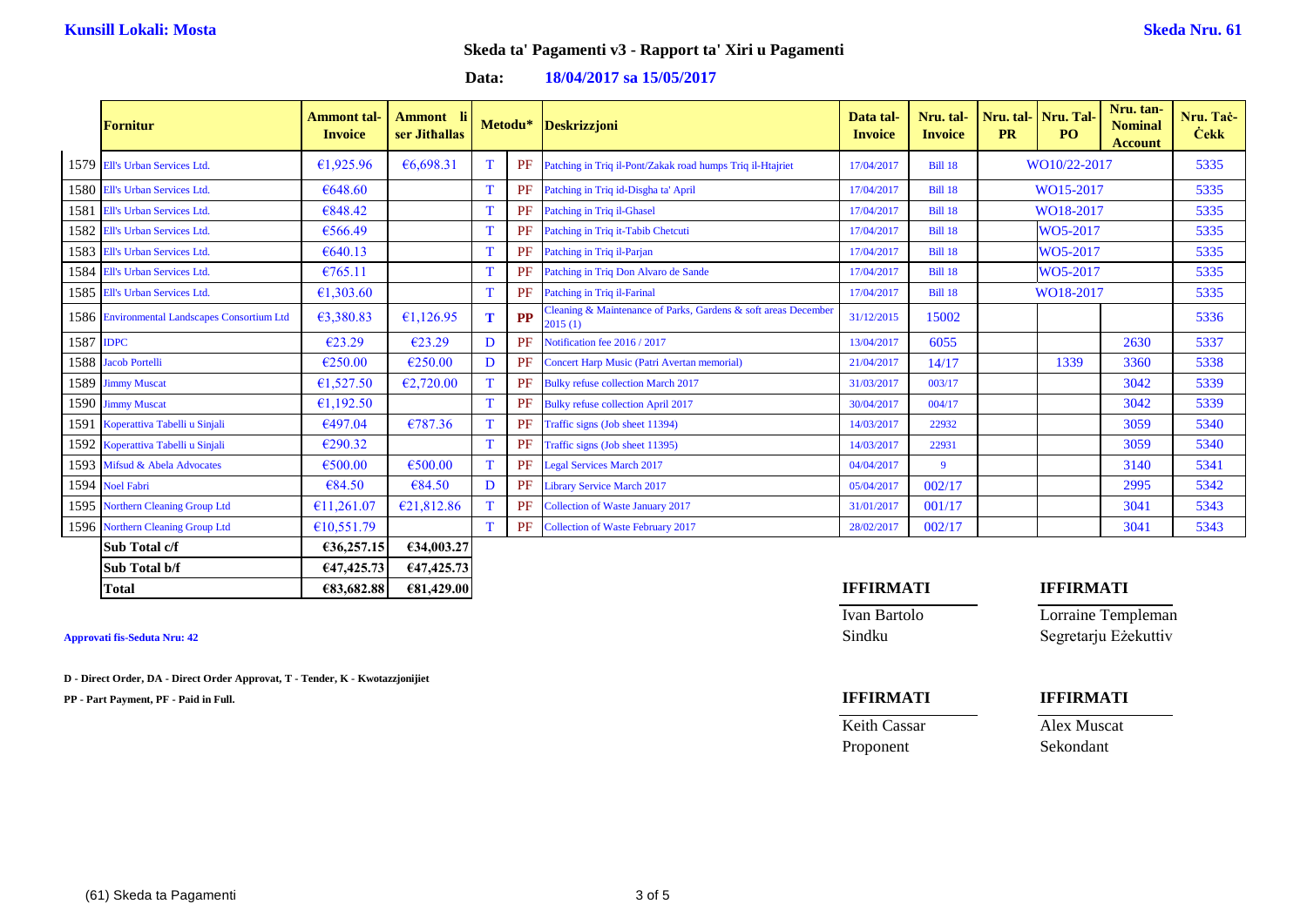### **Data: 18/04/2017 sa 15/05/2017**

| <b>Fornitur</b>                         | <b>Ammont</b> tal-<br><b>Invoice</b> | <b>Ammont</b> li<br>ser Jithallas |   | Metodu*   | <b>Deskrizzjoni</b>                                                            | Data tal-<br><b>Invoice</b> | Nru. tal-<br><b>Invoice</b> | <b>PR</b> | Nru. tal- Nru. Tal-<br>P <sub>O</sub> | Nru. tan-<br><b>Nominal</b><br><b>Account</b> | Nru. Tač-<br><b>Cekk</b> |
|-----------------------------------------|--------------------------------------|-----------------------------------|---|-----------|--------------------------------------------------------------------------------|-----------------------------|-----------------------------|-----------|---------------------------------------|-----------------------------------------------|--------------------------|
| 1597 PwC Malta Technology Services Ltd. | €330.40                              | €660.80                           | D | PF        | IT Services rendered in March 2017                                             | 31/3/2017                   | <b>MLT37200</b><br>200      |           |                                       | 3110                                          | 5344                     |
| 1598 PwC Malta Technology Services Ltd. | €41.30                               |                                   | D | PF        | IT Services rendered in December 2016                                          | 31/12/2016                  | <b>MLT36200</b><br>866      |           |                                       | 3110                                          | 5344                     |
| 1599 PwC Malta Technology Services Ltd. | €289.10                              |                                   | D | PF        | IT Services rendered in April 2017                                             | 30/4/2017                   | <b>MLT37200</b><br>280      |           |                                       | 3110                                          | 5344                     |
| 1600 Rock Trench Ltd                    | €2,950.00                            | €2,950.00                         | D | PF        | Drainage opening & necessary works in Gnien 15 ta' Ottubru                     | 12/04/2017                  | 641                         |           | 32-2017                               | 2310/003                                      | 5345                     |
| 1601 Romona Agius                       | €826.00                              | €1,652.00                         | K | PF        | leaning and upkeep of Mosta public convenience for the month of<br>March 2017  | 01/04/2017                  | 6                           |           |                                       | 3053                                          | 5346                     |
| 1602 Romona Agius                       | €826.00                              |                                   | K | PF        | Cleaning and upkeep of Mosta public convenience for the month of<br>April 2017 | 09/05/2017                  | $\tau$                      |           |                                       | 3053                                          | 5346                     |
| 1603 SG Solutions Ltd                   | €163.90                              | €163.90                           | D | <b>PF</b> | Photcopies Lease Fee + copies March 2017                                       | 30/03/2017                  | 88716                       |           |                                       | 3130                                          | 5347                     |
| 1604 Sign It Holdings Ltd               | €64.90                               | €64.90                            | D | PF        | Board Vinyl Print complete with lamination                                     | 07/04/2017                  | 7193                        |           | 1324                                  | 2330                                          | 5348                     |
| 1605 Silver Star Transport Ltd          | €118.00                              | €446.04                           | D | <b>PF</b> | Transport Services to Mdina (02/02/2017) & To B'Kara 23/02/2017                | 28/02/2017                  | 10004540                    |           | 1304 / 131                            | 3360                                          | 5349                     |
| 1606 Silver Star Transport Ltd          | €94.40                               |                                   | D | PF        | Transport to Valletta 53 seater (Harga 9/3/2017)                               | 31/03/2017                  | 10004574                    |           | 1316                                  | 3360                                          | 5349                     |
| 1607 Silver Star Transport Ltd          | €233.64                              |                                   | T | <b>PF</b> | <b>Transport Service Day Centre March 2017</b>                                 | 31/03/2017                  | 10004567                    |           |                                       | 3364                                          | 5349                     |
| 1608 Smart Office Supplies              | €197.01                              | €449.71                           | D | PF        | Various stationary items                                                       | 17/03/2017                  | 55159                       |           | 1319                                  | 2620                                          | 5350                     |
| 1609 Smart Office Supplies              | €252.70                              |                                   | D | PF        | Various stationary items                                                       | 07/04/2017                  | 56284                       |           | 1331                                  | 2620                                          | 5350                     |
| 1610 Union Print Ltd                    | €1,600.00                            | €1,600.00                         | K | PF        | Printing & Distribution of 9000 newsletters Mosta Solidali April<br>2017       | 27/03/2017                  | PI009255                    |           | 1309                                  | 2970                                          | 5351                     |
| 1611 V&C Contractors Ltd                | €7,480.00                            | €7,480.00                         | T | PF        | Resurfacing of roads Re: PPP1 (2nd instalment in 2017)                         |                             |                             |           |                                       |                                               | 5352                     |
| 1612 WasteServ Malta Ltd                | €6,511.72                            | €6,605.18                         | D | PF        | Allocated MSW Waste (Ghallis Engineered Landfill) - 1/02/2017<br>15/02/2017    | 01/03/2017                  | 71264                       |           |                                       | 3045                                          | 5353                     |
| 1613 WasteServ Malta Ltd                | €93.46                               |                                   | D | PF        | Allocated MSW Waste (Ghallis Engineered Landfill) - 1/02/2017<br>5/02/2017     | 01/03/2017                  | 71078                       |           |                                       | 3045                                          | 5353                     |
| 1614 WM Environmental Ltd               | €6,403.95                            | €8,850.20                         | T | PF        | Street sweeping for March 2017                                                 | 01/04/2017                  | 44                          |           |                                       | 3051                                          | 5354                     |
| 1615 WM Environmental Ltd               | €2,446.25                            |                                   | T | PF        | Cleaning & Maintenance of Parks, Gardens & soft areas March<br>2017            | 01/04/2017                  | 15                          |           |                                       | 3051                                          | 5354                     |
| Sub Total c/f                           | €30,922.73                           | €30,922.73                        |   |           |                                                                                |                             |                             |           |                                       |                                               |                          |
| Sub Total b/f                           | €83,682.88                           | €81,429.00                        |   |           |                                                                                |                             |                             |           |                                       |                                               |                          |

| <b>Approvati fis-Seduta Nru: 42</b> |  |  |
|-------------------------------------|--|--|
|-------------------------------------|--|--|

**D - Direct Order, DA - Direct Order Approvat, T - Tender, K - Kwotazzjonijiet**

**PP - Part Payment, PF - Paid in Full. IFFIRMATI IFFIRMATI**

## **Total €114,605.61 €112,351.73 IFFIRMATI IFFIRMATI**

Ivan Bartolo Lorraine Templeman **Approvati fis-Seduta Nru: 42** Sindku Segretarju Eżekuttiv

Keith Cassar Alex Muscat

## Proponent Sekondant